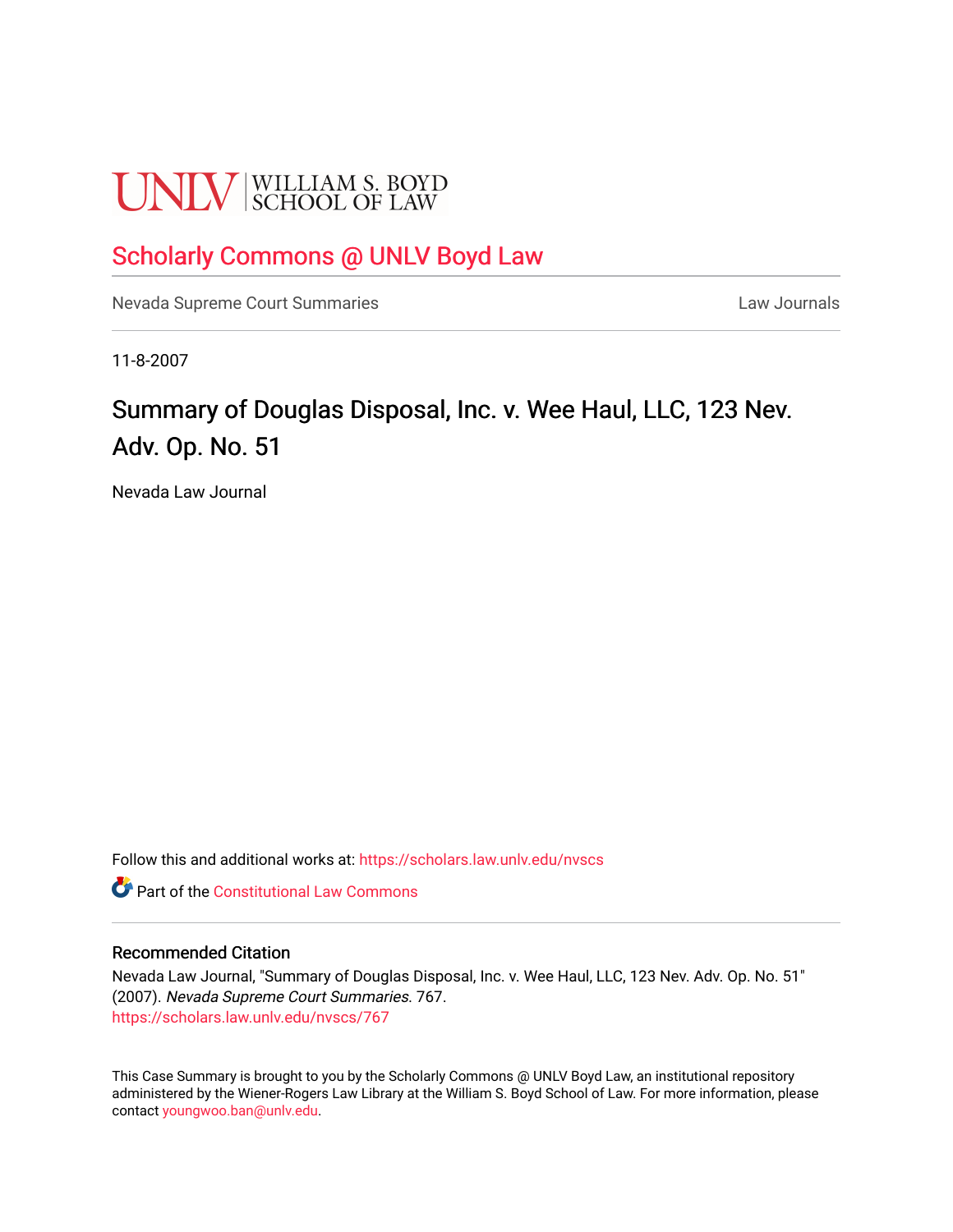### *Douglas Disposal, Inc. v. Wee Haul, LLC***, 123 Nev. Adv. Op. No. 51 (2007)[1](#page-1-0)**

#### **CONSTITUTIONAL LAW – POLICE POWERS OF THE STATE AND THE DORMANT COMMERCE CLAUSE - CONSTRUCTION WASTE COLLECTION AND DISPOSAL**

#### **Summary**

Appeal of a district court decision denying a request for injunction and damages against a company acting in violation of a Douglas County ordinance in the collection and disposal of construction waste.

#### **Disposition/Outcome**

Reversed. The Nevada Supreme Court first held that construction waste regulation is a proper exercise of the county's police powers because construction waste poses public health and safety concerns. Second, in granting an exclusive franchise agreement to collect and dispose of construction waste the Court concluded that the County had appropriately exercised its police power. And, third, the Court determined that the exclusive franchise agreement granted by the County to Disposal for the collection and disposal of construction waste did not violate the dormant Commerce Clause.

#### **Factual and Procedural History**

Under an ordinance enacted in 1996, Douglas County (the County) entered into a franchise agreement that granted Douglas Disposal, Inc. (Disposal) the exclusive privilege to collect and dispose of all solid waste within the East Fork Township of the county. Subsequently, Wee Haul, LLC, and NJ Enterprises, competitors to Disposal, commenced operating within the exclusive franchise area. Their operations, unauthorized by the County, included the removal and disposal of construction waste that they hauled to local landfills, as well as to landfills in California.

 Based on its exclusive franchise agreement, Disposal commenced an action requesting injunctive relief and damages to prohibit Wee Haul and NJ Enterprises from continuing the collection and disposal of construction waste. Disposal subsequently filed a "Motion for Judgment on the Pleadings and/or for Partial Summary Judgment." Wee Haul and NJ Enterprises argued in opposition that Disposal did not have an exclusive franchise to collect and dispose construction waste within the township because the ambiguous nature of the franchise agreement's language failed to include construction waste. In the alternative, Wee Haul and NJ Enterprises argued in their pretrial statement that the agreement was unenforceable, even if it included construction waste, because it violated the dormant Commerce Clause and because the County exceeded its police powers in granting the exclusive franchise. Disposal countered, arguing the merits of the dormant Commerce Clause violation.

 The district court found that regulation of non-putrescible construction waste falls outside the scope of the County's police powers because it is not injurious to public health. It further

<u>.</u>

<span id="page-1-0"></span><sup>&</sup>lt;sup>1</sup> By Candace Oranges.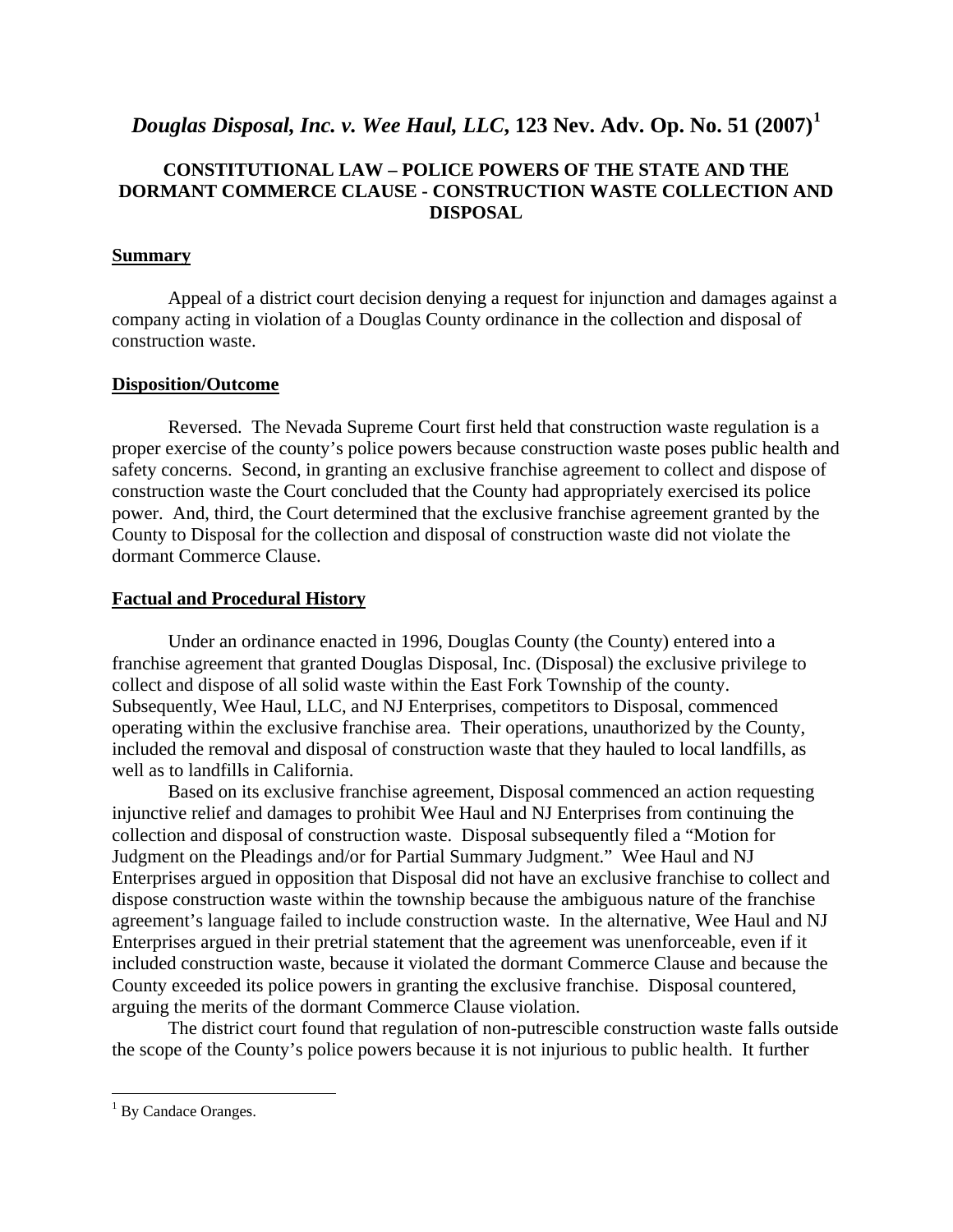concluded that an exclusive franchise agreement to collect and dispose of construction waste violates the dormant Commerce Clause because it places an excessive burden on interstate commerce. Therefore, the district court denied Disposal's request for an injunction and damages.

#### **Discussion**

In this appeal, the Nevada Supreme Court considered (1) whether construction waste poses risks to the health and safety of the public; (2) whether the County may regulate, under its police powers, the collection and disposal of such waste through an exclusive franchise agreement; and (3) whether such an agreement violates the dormant Commerce Clause.

Disposal raised the following four arguments: (1) that Wee Haul and NJ Enterprises failed to properly assert their constitutionally based defenses in their answers as affirmative defenses and thereby waived them; (2) that the County possesses the authority to enter an exclusive franchise agreement for collection and disposal of waste, including construction waste; (3) that the agreement secured between the parties grants Disposal an exclusive franchise to collect and dispose of construction waste;<sup>[2](#page-2-0)</sup> and (4) that the agreement does not violate the dormant Commerce Clause. The Nevada Supreme Court agreed with Disposal arguments with the exception of the issue of waiver.

In review of the constitutionality of statutes, the Court defers to the state with a presumption that the statutes are valid.<sup>[3](#page-2-1)</sup> The challenger assumes the burden to make a clear showing of their unconstitutionality.<sup>[4](#page-2-2)</sup>

#### **Alleged Waiver Pursuant to NRCP 8(c)**

Disposal first argued that Wee Haul and NJ Enterprises waived their constitutional defenses, that the County exceeded its police power in granting an exclusive franchise agreement and the franchise agreement violated the dormant Commerce Clause, in failing to assert them as affirmative defenses in their answers.[5](#page-2-3)

 The Court disagreed with this argument. The Court reasoned that although Wee Haul and NJ did not assert any affirmative defenses in their answers, their opposition to Disposal's "Motion for Judgment on the Pleadings and/or for Partial Summary Judgment" raised the constitutional issues. Therefore, Disposal effectively had notice of the constitutional arguments, thereby duly enabling it to argue the merits of them.

#### **Construction Waste Poses Public Health and Safety Concerns**

 As a threshold issue to the determination of proper exercise of police powers, the district court determined that non-putrescible construction waste did not pose public health and safety risks and therefore remained outside the scope of the County's police powers.

 $\overline{a}$ 

<span id="page-2-0"></span><sup>2</sup> The Court determined it unnecessary to reach this issue because the district court did not address this issue. *See* 

<span id="page-2-1"></span>e.g., American Home Insurance Co. v. Dist. Ct., 122 Nev. \_\_\_, \_\_\_ n. 51, 147 P.3d 1120, 1130 n.51 (2006).<br><sup>3</sup> Sheriff v. Burdg, 118 Nev. 853, 857, 59 P.3d 484, 486 (2002) (quoting Childs v. State, 107 Nev. 584, 587, 816 P.2d 1079, 1081 (1991)(alteration in original)).<br> $^{4}$  *Id.* 

<span id="page-2-2"></span>

<span id="page-2-3"></span><sup>&</sup>lt;sup>5</sup> See NEVADA RULES OF CIVIL PROCEDURE 8(c).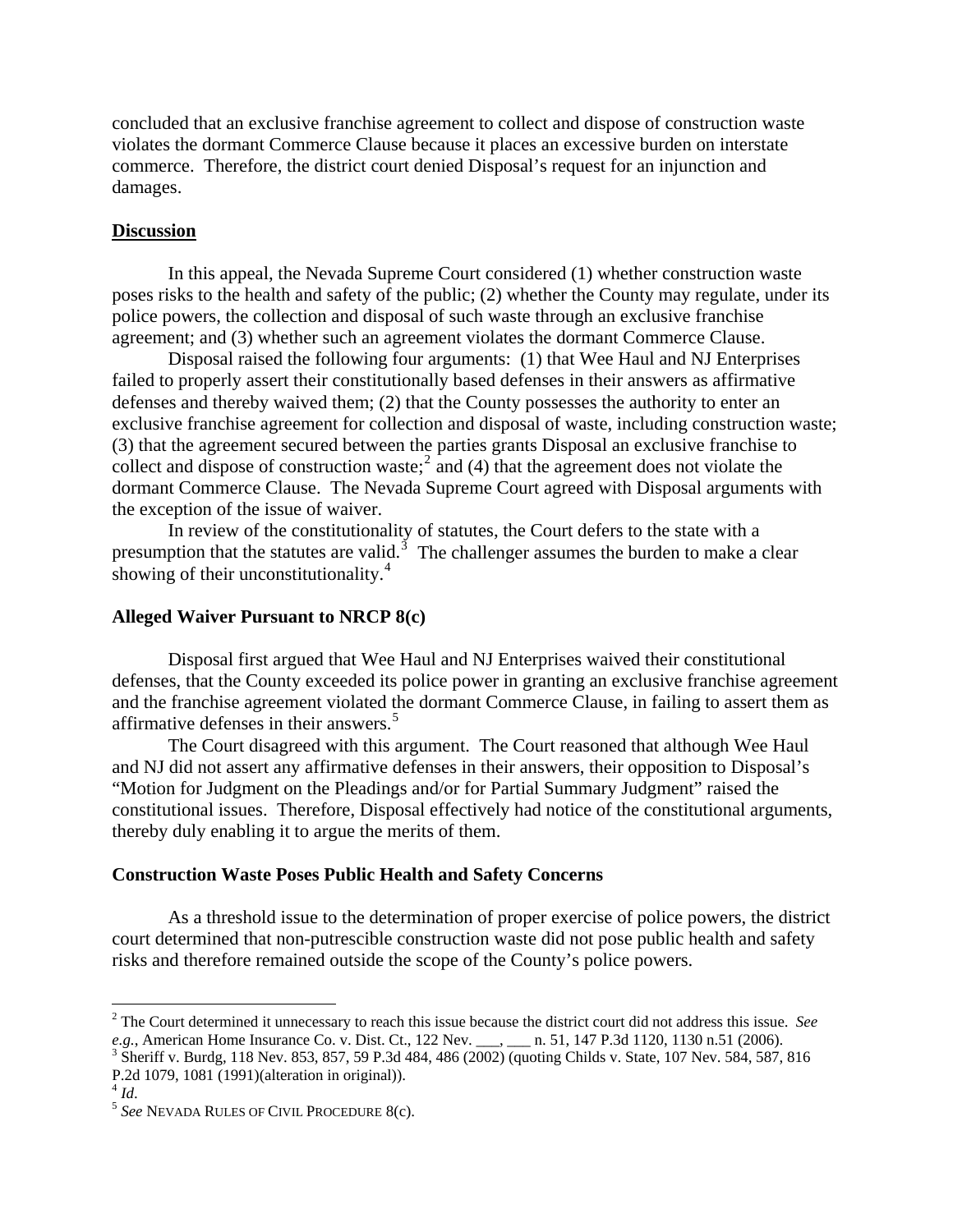The Court disagreed with this determination because contrary to the district court's finding construction waste contains not only materials hazardous to human health but also those that potentially create dangerous conditions such as fire hazards or animal habitats. Furthermore, the Court found the accumulation of construction waste to create a public nuisance, which would certainly be subject to county regulation. $<sup>6</sup>$  $<sup>6</sup>$  $<sup>6</sup>$  Therefore, the regulation of the collection and</sup> disposal of construction waste falls within the scope of the County's police power.

#### **The County Has the Authority to Grant an Exclusive Franchise Over Waste Collection and Disposal**

Disposal's second argument was that the County exceeded its police power authority in granting an exclusive franchise for the collection and disposal of construction waste. The Nevada Supreme Court agreed with this argument. The police power of the states encompasses the authority to enact laws to protect the safety, health, morals, and general welfare of society.<sup>[7](#page-3-1)</sup> Furthermore, because of the police power conferred on the states, municipalities possess the authority to enact ordinances that seek to protect public health and welfare, even if the ordinances infringe on private property rights.<sup>[8](#page-3-2)</sup> Nevada Revised Statutes Chapter 444, which seeks to protect the public health and welfare, to prevent water and air pollution, the spread of disease, and the creation of nuisances, to conserve natural resources, and to enhance the beauty and quality of the environment,  $9$  obligates local governments<sup>[10](#page-3-4)</sup> to develop waste management plans for the adequate management and disposal of solid waste, including construction waste,  $11$ within counties, cities, and towns. Additionally, NRS 244.187(3) and NRS 244.188(1)(b) authorize counties to grant exclusive franchises for the collection and disposal of garbage and "other waste" <sup>[12](#page-3-6)</sup> construction waste which the court interpreted to include construction waste. Therefore, the Court concluded that counties may grant exclusive franchise agreements that include construction waste.

Here, the Court determined that the County developed a waste management plan by granting Disposal an exclusive franchise agreement for the collection and disposal of all solid waste, including construction waste, within the franchise area. The County acted within its authorization under NRS 244.187(3) and 244.188(1)(b) to include an exclusive franchise agreement. Accordingly, the Court concluded that the County was authorized to enact an ordinance granting an exclusive franchise agreement with Disposal for the collection and disposal of waste, including construction waste.

 $\overline{a}$ 

<span id="page-3-0"></span><sup>6</sup> *See* City of Spokane v. Carlson, 436 P.2d 454, 456-58 (Wash. 1968) (holding that an ordinance enacted by Spokane , which provided that Spokane was the exclusive trash services provider to its residents, including disposal of inorganic refuse, was a valid exercise of Spokane's police power for health, sanitation, or safety); City of Chicago v. Krisjon Const. Co., 617 N.E.2d 21, 26 (Ill. Ct. App. 1993) (determining that excessive quantities of construction debris and inefficient and improper methods of its disposal result in scenic blight, cause serious health hazards to public health and safety, and create public nuisances). 7

Kirkpatrick v. Dist. Ct., 119 Nev. 66, 70, 63 P.3d 1056, 1059 (2003).

<span id="page-3-2"></span><span id="page-3-1"></span><sup>8</sup> Reduction Company v. Sanitary Works, 199 U.S. 306, 323-24 (1905); *see* Tri-State Rubbish, Inc. v. Waste Management, Inc., 998 F.2d 1073, 1082 (1st Cir. 1993) (concluding that a municipality could lawfully regulate waste control for public health reasons, even if the ensuing regulations "severely limit[ed] the value of an ongoing business"); State v. Park, 42 Nev. 386, 392, 178 P. 389, 391 (1919).

<sup>&</sup>lt;sup>9</sup> Nevada Revised Statutes § 444.440 (1971).<br><sup>10</sup> § 444.510 (1993).

<span id="page-3-4"></span><span id="page-3-3"></span> $^{10}$  § 444.510 (1993).<br><sup>11</sup> § 444.490 (1981).

<span id="page-3-5"></span>

<span id="page-3-6"></span> $12\frac{8}{9}$  § 244.187(3) (2005), 244.188(1)(b) (2001).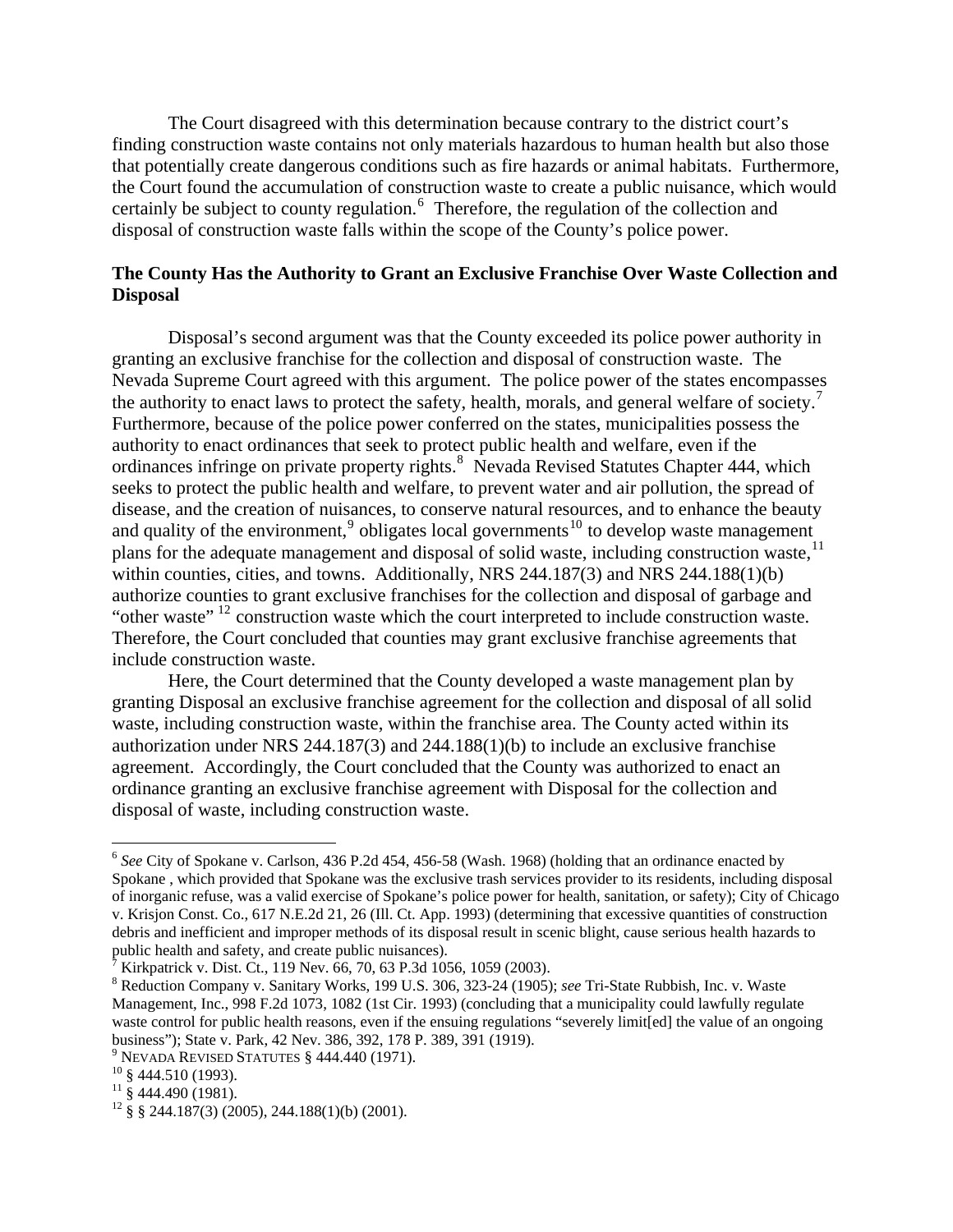#### **The County's Exclusive Franchise Agreement Does Not Violate the Dormant Commerce Clause**

 Disposal also argued that the district court erred in finding the exclusive franchise agreement violated the dormant Commerce Clause. The Nevada Supreme Court agreed with this argument. The Commerce Clause of the United States Constitution which gives Congress the power to regulate interstate commerce, $13$  has also been interpreted to grant Congress the implicit power, known as the dormant aspect of the Commerce Clause, to prohibit the states from impeding the flow of interstate commerce thereby advantaging themselves and their own commercial interests.<sup>[14](#page-4-1)</sup>

The dormant aspect of the Commerce Clause may be used to invalidate state statutes that discriminate on their facial or through their purpose.<sup>[15](#page-4-2)</sup> To determine whether a violation has occurred, Courts engage in a two-level analysis: (1) whether the statute facially discriminates against interstate commerce; and if the statute facially does not discriminate, then (2) whether the statute as applied unduly burdens interstate commerce.<sup>[16](#page-4-3)</sup>

With respect to the first level of the analysis, the Court concluded that the exclusive franchise agreement facially does not discriminate against interstate commerce. The agreement does not contain any overt language that seeks to impede the flow of interstate commerce or advantage the commercial interests of the state. Therefore, the Court proceeded to the second level of the analysis.

With respect to the second level of the analysis, the Court concluded that the exclusive franchise agreement does not unduly burden interstate commerce. The Court employed the three additional criteria set forth in *Pike* to determine the extent of burden on interstate commerce: (1) the nature of the municipality's interest in enacting the legislation; (2) the extent of the burden on interstate commerce created by the legislation; and (3) whether the interest in enacting the legislation could have been served by a less impactful alternative.<sup>[17](#page-4-4)</sup>

 First, the Court determined that waste management and collection is a proper exercise of police powers in the interest of public safety and welfare even if somewhat burdensome to interstate commerce. Therefore, the Court concluded that the exclusive franchise agreement advances a legitimate state interest and meets the first factor of the *Pike* standard.

 Second, the Court determined that the County was authorized to grant an exclusive franchise to Disposal, which prohibited other in-state or out-of-state garbage collectors from engaging in the same commercial activity. Therefore, the Court concluded that the exclusive franchise agreement applied equally to intrastate and interstate firms and thereby does not place unfairly burden interstate commerce.

 Third, the Court determined that Wee Haul and NJ Enterprises failed to raise this argument. Therefore, the Court declined consideration of this third element.

 $\overline{a}$ 

<span id="page-4-1"></span><span id="page-4-0"></span><sup>&</sup>lt;sup>13</sup> U.S. CONST. art. I, § 8, cl. 3.<br><sup>14</sup> Oregon Waste Systems, Inc. v. Department of Environmental Quality of Ore., 511 U.S. 93, 98 (1994); National Solid Wastes Management Ass'n v. Meyer, 63 F.3d 652, 657 (7th Cir. 1995) (quoting Fort Gratiot Sanitary Landfill, Inc. v. Michigan Dept. of Natural Resources, 504 U.S. 353, 359 (1992)).

<span id="page-4-2"></span><sup>&</sup>lt;sup>15</sup> Hughes v. Oklahoma, 441 U.S. 322, 336 (1979); se Ben Oehrleins & Sons & Daughter v. Hennepin County, 115 F.3d 1372, 1383 (8th Cir. 1997).

<span id="page-4-3"></span><sup>&</sup>lt;sup>16</sup> Pike v. Bruce Church, Inc., 397 U.S. 137, 142 (1970).

<span id="page-4-4"></span><sup>&</sup>lt;sup>17</sup> *Id.*; see also Pacific Northwest Venison Producers v. Smitch, 20 F.3d 1008, 1013-17 (9th Cir. 1994); Waste Mgmt. v. Biagini Waste Reduction, 74 Cal. Rptr. 2d 676, 683-84 (Ct. App. 1998).